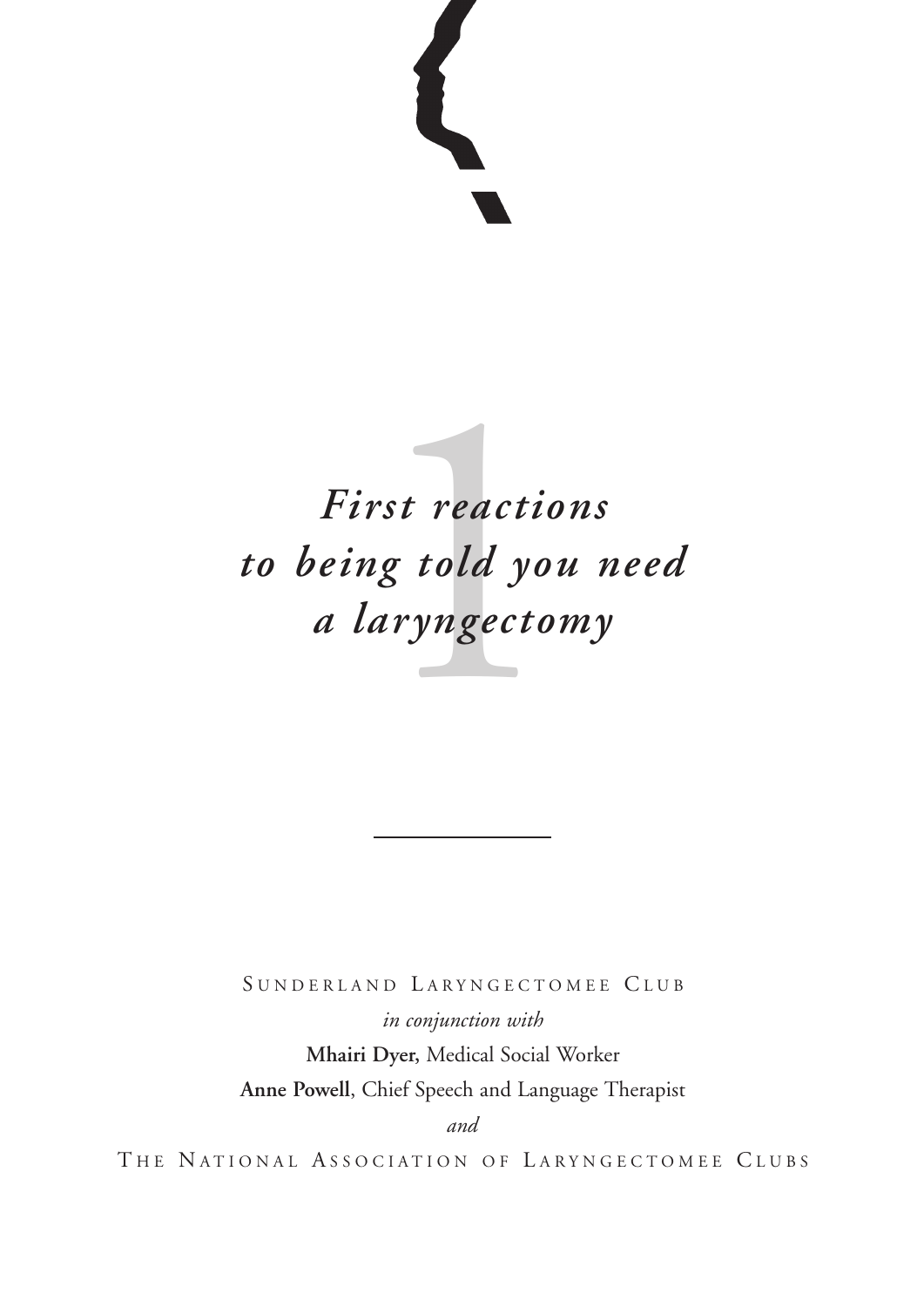## *Common feelings and emotions*

Initial reactions to being told that you have cancer vary from person to person; there is no right or wrong way to cope with this sort of news. You may be disbelieving, angry, wonder 'why me?', there may be feelings of fear, numbness or resignation. What is important to remember is that feelings and mood swings may be extreme as you adjust to the news that you have cancer and will need major surgery.

Here are some people's reactions to being told they had cancer of the larynx and/or pharynx. You may recognise some of these feelings of disbelief, denial and fear.

*"When the surgeon told me I had larynx cancer it was the very worst moment of my life. I really thought it was inevitable I was going to die."*

*"I was stunned and disbelieving, I was so shocked I cannot remember driving home. At first I rejected the thought of having the operation – it was my family and a laryngectomy visitor who persuaded me."*

 $(GD)$ 

At times you may feel more resigned and even admit that underneath you've had a feeling something 'wasn't right'.

*"When he first told me it was what I expected as I had been having difficulty with swallowing for a few months – at least I knew the worst now."*

(GD)

*"I just wanted to go home after he'd told me – but I also wanted to know what would happen next."*

(BD)

## *Life after laryngectomy*

Although people do remember these feelings vividly, it is important to remember that in time (after you've recovered from the operation and re-adjusted your life) you will be able to look back and will feel differently. Life does continue. These people describe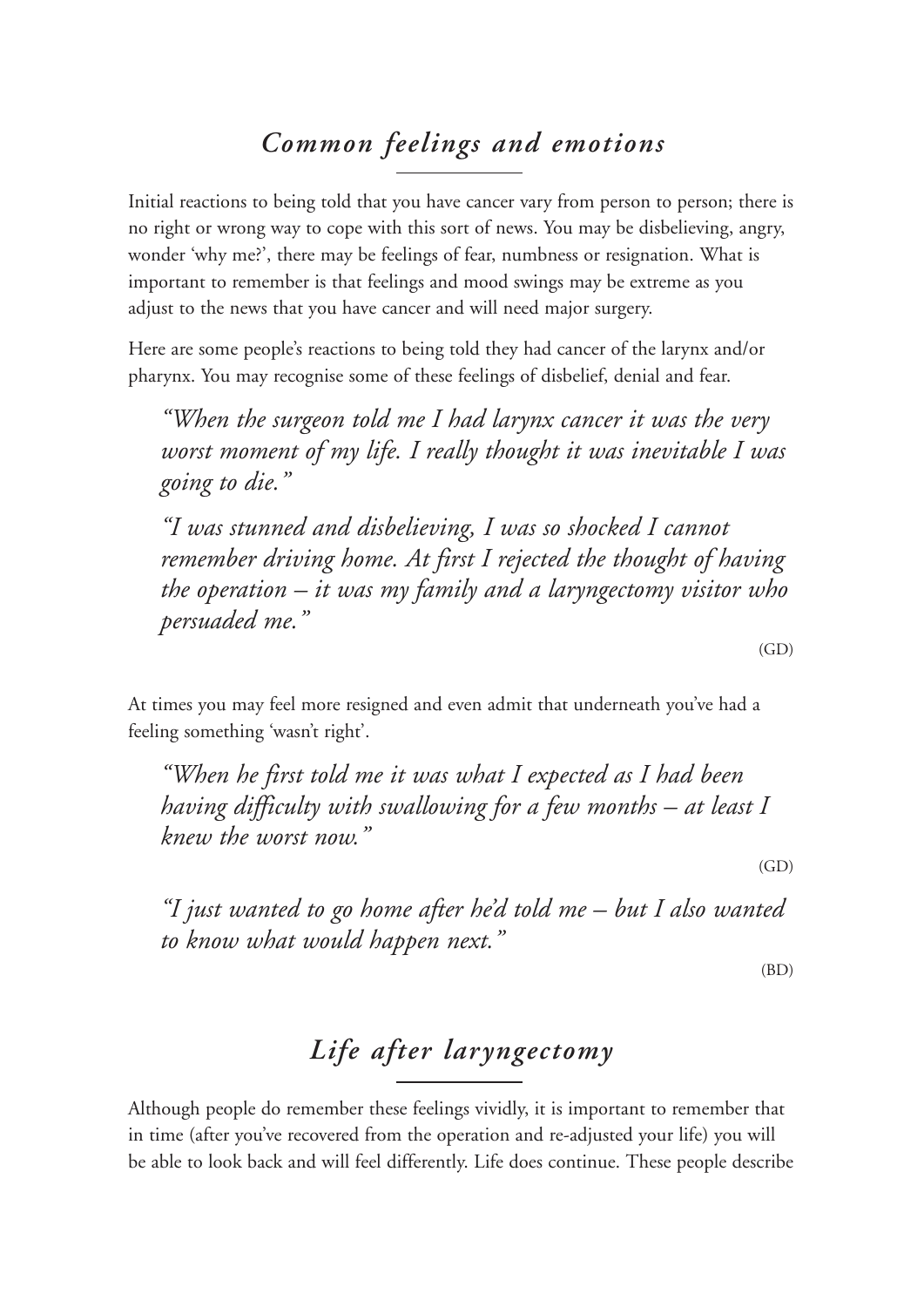how they feel now they have adjusted to life after their laryngectomy.

SJ remembers at the time thinking:

*"Straight away I thought I was going to die, I even thought of doing myself in."*

But 2 years on he says:

*"I do everything in my daily routine that I did before I got throat cancer, I exercise, I do my house, my garden and go out with friends, have a drink and a bet."*

SC says:

*"I am very happy to be alive 3 years after the operation." "I think of the alternatives and I'm alive and that it gave me an extension to my life I wouldn't otherwise have had."*

(GD)

### *Your family are also affected*

It is important not to forget that your immediate family will also be experiencing the emotional turmoil of the diagnosis.

*"The worst time was when the consultant told me the initial radiotherapy hadn't worked and told us my husband would have to have a laryngectomy. I felt ashamed because I kept thinking things like – how will I manage if he dies ... of course he didn't die and life has an entirely different meaning."*

 $(SI)$ 

*"The pacts and promises I made with God if he would let me be alright."*

(BS)

*"I was shocked by the diagnosis. I had known for sometime that there could be no other explanation for my husband's condition*